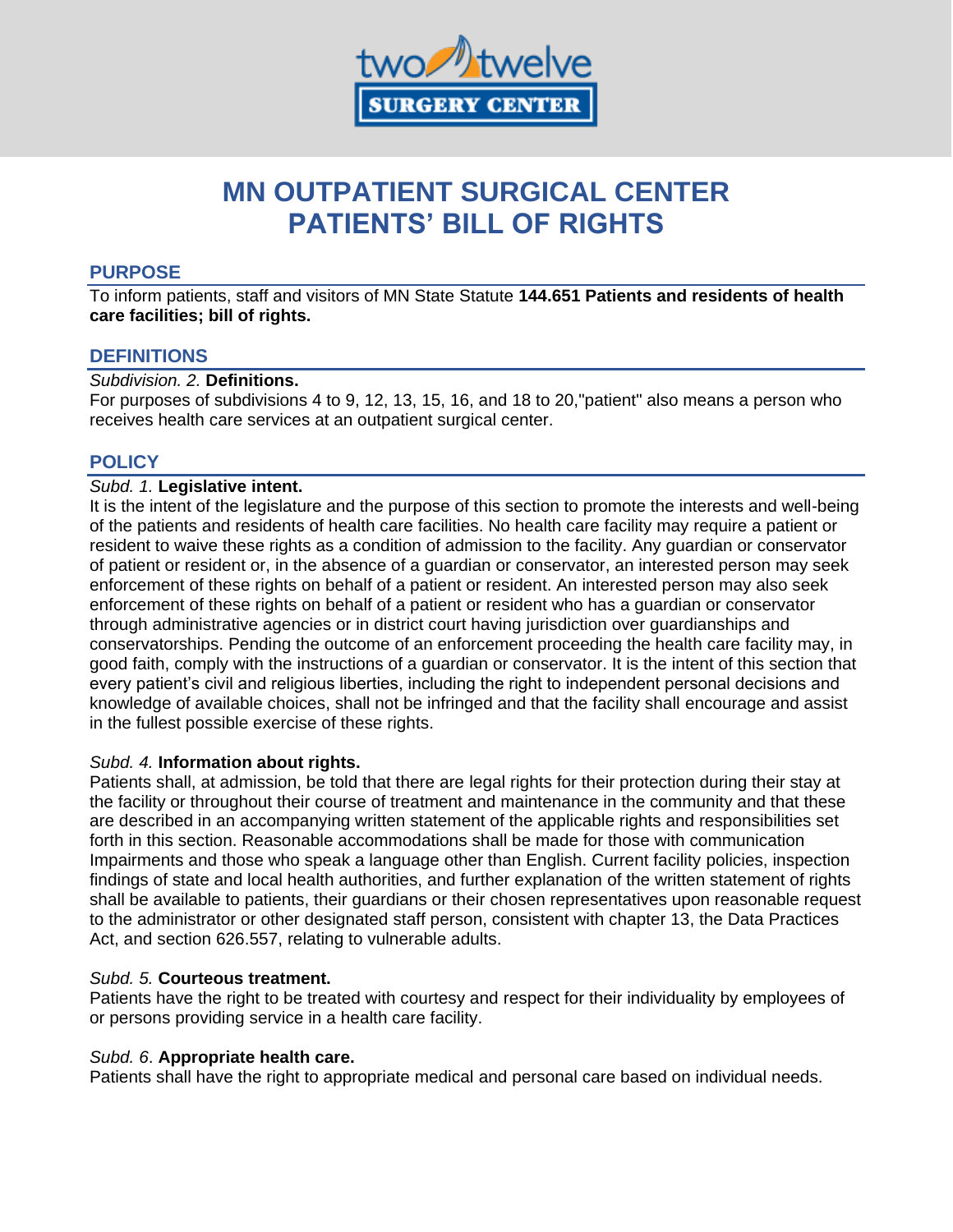

## *Subd. 7.* **Physician's identity.**

Patients shall have or be given, in writing, the name, business address, telephone number, and specialty, if any, of the physician responsible for coordination of their care. In cases where it is medically inadvisable, as documented by the attending physician in a patient's care record, the information shall be given to the patient's guardian or other person designated by the patient as a representative.

# *Subd. 8.* **Relationship with other health services.**

Patients who receive services from an outside provider are entitled, upon request, to be told the identity of the provider. Information shall include the name of the outside provider, the address, and a description of the service which may be rendered. In cases where it is medically inadvisable, as documented by the attending physician in a patient's care record, the information shall be given to the patient's guardian or other person designated by the patient as a representative.

## *Subd. 9.* **Information about treatment.**

Patients shall be given by their physicians' complete and current information concerning their diagnosis, treatment, alternatives, risks, and prognosis as required by the physician's legal duty to disclose. This information shall be in terms and language the patients can reasonably be expected to understand. Patients may be accompanied by a family member or other chosen representative. This information shall include the likely medical or major psychological results of the treatment and its alternatives. In cases where it is medically inadvisable, as documented by the attending physician in a patient's medical record, the information shall be given to the patient's guardian or other person designated by the patient or resident as a representative. Individuals have the right to refuse this information.

Every patient suffering from any form of breast cancer shall be fully informed, prior to or at the time of admission and during her stay, of all alternative effective methods of treatment of which the treating physician is knowledgeable, including surgical, radiological, or chemotherapeutic treatments or combinations of treatments and the risks associated with each of those methods.

#### *Subd. 12*. **Right to refuse care.**

Competent patients shall have the right to refuse treatment based on the information required in subdivision 9. In cases where a patient is incapable of understanding the circumstances but has not been adjudicated incompetent, or when legal requirements limit the right to refuse treatment, the conditions and circumstances shall be fully documented by the attending physician in the patient's medical record.

#### *Subd. 13.* **Experimental research.**

Written, informed consent must be obtained prior to a patient's participation in experimental research. Patients have the right to refuse participation. Both consent and refusal shall be documented in the individual care record.

#### *Subd. 15.* **Treatment privacy.**

Patients shall have the right to respectfulness and privacy as it relates to their medical and personal care program. Case discussion, consultation, examination, and treatment are confidential and shall be conducted discreetly. Privacy shall be respected during toileting, bathing, and other activities of personal hygiene, except as needed for patient safety or assistance.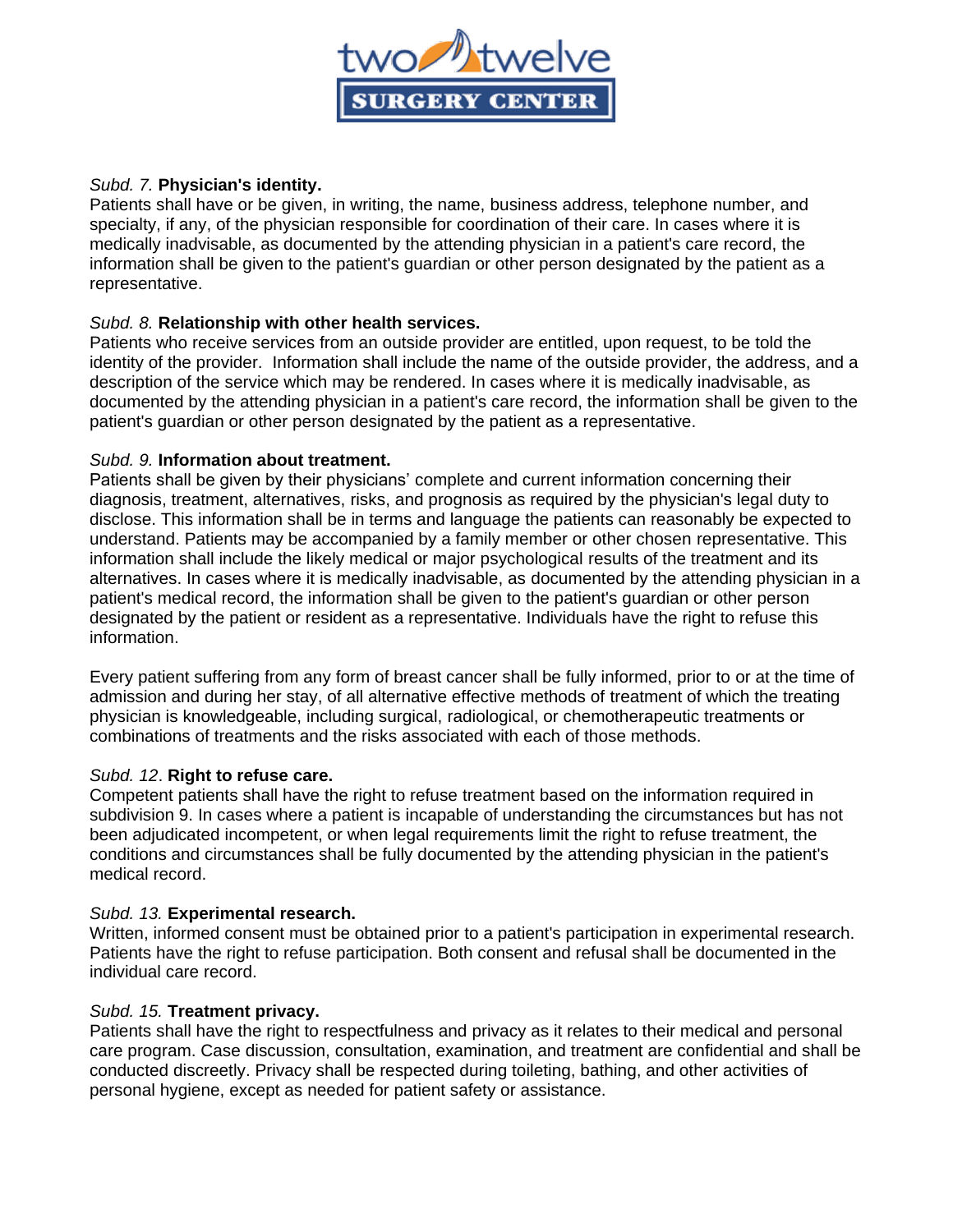

## *Subd. 16.* **Confidentiality of records.**

Patients shall be assured confidential treatment of their personal and medical records, and may approve or refuse their release to any individual outside the facility. Copies of records and written information from the records shall be made available in accordance with this subdivision and section 144.335. This right does not apply to complaint investigations and inspections by the Department of Health, where required by third party payment contracts, or where otherwise provided by law

## *Subd. 18.* **Responsive service.**

Patients shall have the right to a prompt and reasonable response to their questions and requests.

# *Subd. 19.* **Personal privacy.**

Patients shall have the right to every consideration of their privacy, individuality, and cultural identity as related to their social, religious, and psychological well-being. Facility staff shall respect the privacy of a resident's room by knocking on the door and seeking consent before entering, except in an emergency or where clearly inadvisable.

#### *Subd. 20.* **Grievances.**

Patients shall be encouraged and assisted, throughout their stay in a facility or their course of treatment, to understand and exercise their rights as patients and citizens. Patients may voice grievances and recommend changes in policies and services to facility staff and others of their choice, free from restraint, interference, coercion, discrimination, or reprisal, including threat of discharge. Notice of the grievance procedure of the facility or program, as well as addresses and telephone numbers for the Office of Health Facility Complaints and the area nursing home ombudsman pursuant to the Older Americans Act, section 307(a)(12) shall be posted in a conspicuous place.

Compliance by outpatient surgery centers with section 144.691 and compliance by health maintenance organizations with section 62D.11 is deemed to be compliance with the requirement for a written internal grievance procedure.

If a patient is adjudged incompetent under applicable state laws by a court or proper jurisdiction, the rights of the patient are exercised by the person appointed under state law to act on the patient's behalf. [416.50e(2)]. If a state court has not adjudged a patient incompetent, any legal representative or surrogate designated by the patient in accordance with state law may exercise the patient's rights to the extent allowed by state law. [416.50e(3)].

Patients have the right to change providers if other qualified providers are available.

Patients have the right to receive care in a safe setting and be free from all forms of abuse or harassment.

The ASC, prior to the start of the surgical procedure, provide the patient, the patient's representatives, or the patient's surrogate with verbal and written notice of the patient's rights in a language and manner that ensures the patient, the representative, or the surrogate understand all the patient's rights as set forth in Title 42 CFR 416.50.

# **IF YOU HAVE A COMPLAINT ABOUT THE AGENCY OR PERSON PROVIDING YOU OUTPATIENT SURGICAL SERVICES, YOU MAY CALL, WRITE, OR VISIT THE OFFICE OF HEALTH FACILITY COMPLAINTS, MINNESOTA DEPARTMENT OF HEALTH. YOU MAY ALSO CONTACT THE OMBUDSMAN FOR LONG-TERM CARE.**